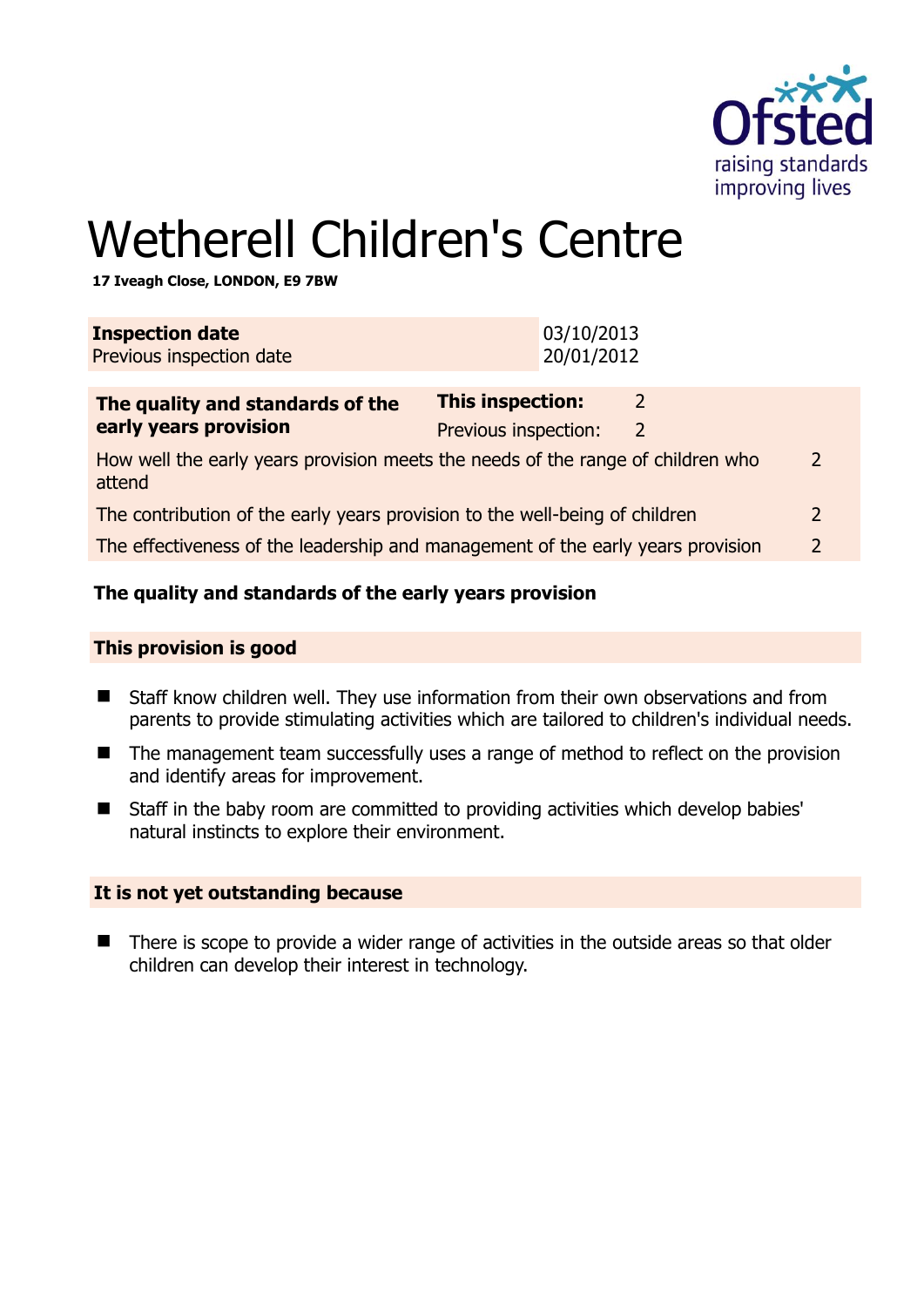# **Information about this inspection**

Inspections of registered early years provision are:

- $\bullet$  scheduled at least once in every inspection cycle the current cycle ends on 31 July 2016
- scheduled more frequently where Ofsted identifies a need to do so, for example where provision was previously judged inadequate
- **•** brought forward in the inspection cycle where Ofsted has received information that suggests the provision may not be meeting the legal requirements of the Early Years Foundation Stage or where assessment of the provision identifies a need for early inspection
- **•** prioritised where we have received information that the provision is not meeting the requirements of the Early Years Foundation Stage and which suggests children may not be safe
- scheduled at the completion of an investigation into failure to comply with the requirements of the Early Years Foundation Stage.

The provision is also registered on the voluntary and compulsory parts of the Childcare Register. This report includes a judgment about compliance with the requirements of that register.

# **Inspection activities**

- $\blacksquare$  The inspector carried out a joint observation with the deputy manager.
- . The inspector sampled a range of documentation including children's records, policies, attendance records and staff tiles.
- The inspector observed activities in all rooms and the outside play area.
- The inspector spoke to managers, staff, children and parents.

# **Inspector**

Lesley Hodges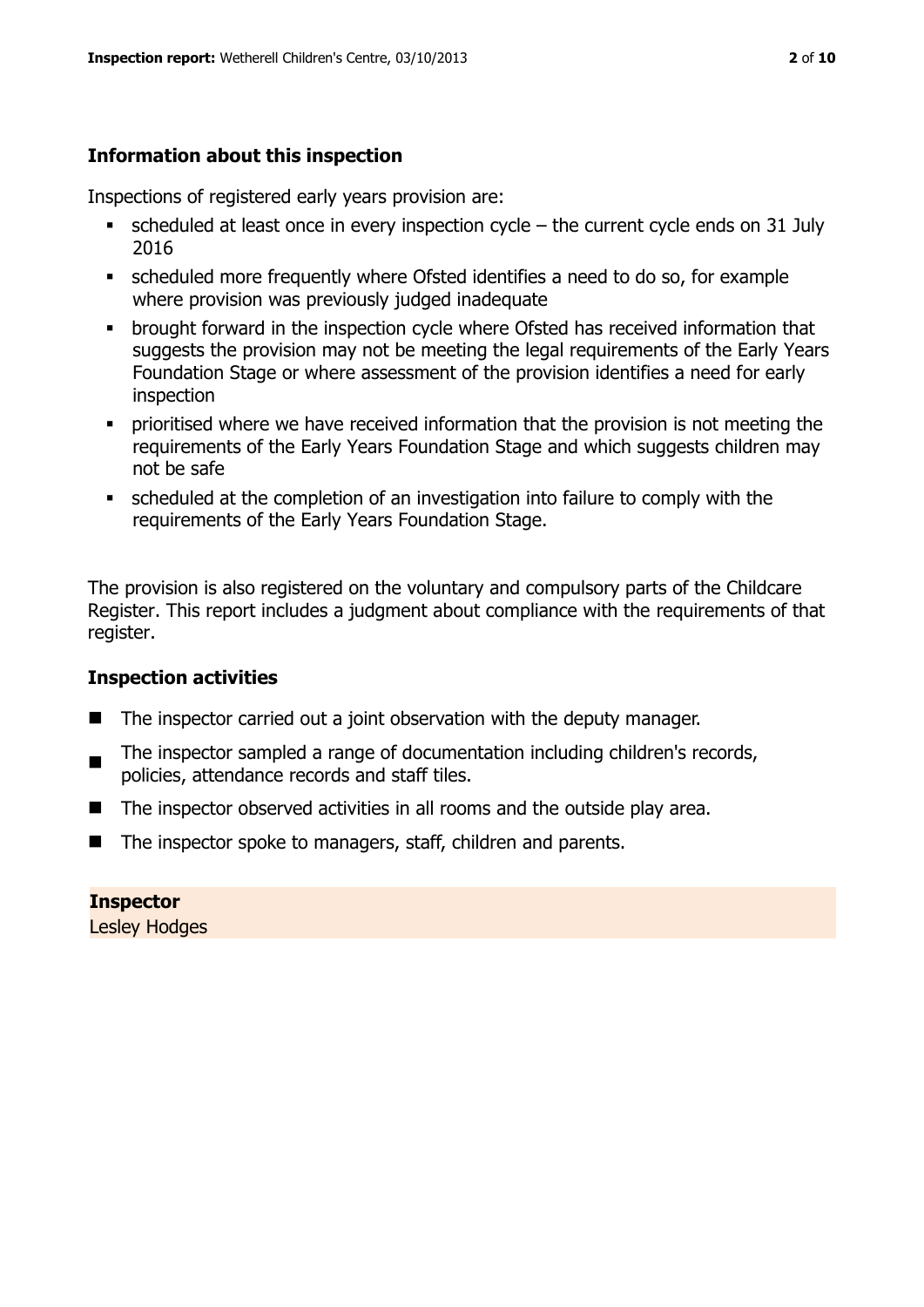#### **Full Report**

#### **Information about the setting**

Wetherell Children's Centre registered in 2011 and is operated by Barnardo's, a voluntary organisation. The centre is situated in Homerton, within the London borough of Hackney. The children have the use of five rooms, in addition to associated facilities. There is a large enclosed outdoor play area for children's use. The centre is registered on the Early Years Register, and the compulsory and voluntary parts of the Childcare Register. The centre also operates a crche service for parents attending classes. There are currently 98 children on roll, all in the early years age group. The centre provides funded early education for two-, three- and four-year-old children. The centre supports children who are learning English as an additional language and children with special educational needs and/or disabilities. The centre is open Monday to Friday from 8am to 6pm throughout the year, except bank holidays. There are 22 members staff including the manager, all of whom hold relevant early years qualifications and have childcare experience.

#### **Inspection judgements**

#### **How well the early years provision meets the needs of the range of children who attend**

The nursery provides a positive learning environment for all children. Children choose from a good range of age appropriate toys and equipment which encourage their development in all areas of learning. Staff are knowledgeable about how children learn and use this knowledge to enhance children's learning and their enjoyment of their time at nursery.

Activities for babies support their interests and instincts to explore. For example, babies investigate different textures and sounds with everyday equipment. They enjoy feeling different items such as cones and soft fabrics and extend their play by putting these items into different containers. Staff support these activities by describing the children's actions and this helps children become familiar with new words. All children, including those learning English as an additional language, are helped to successfully develop their spoken language. Staff support older children's language development with a range of stimulating activities and group times. Children enjoy story sessions and staff skilfully ask questions so that children can engage with the story and enjoy small group discussions. Staff respond to younger children's emerging language as they indicate when they want to look at pictures in a story.

Planning for children's individual learning is a strength in the nursery as it is based on children's interests and abilities, and provides appropriate challenges. Observations are carried out regularly and from these, staff effectively identify the next steps in children's learning. Staff meet weekly to discuss the observations they have made on children and how they are planning activities for the following week. This means that children's current interests are followed and, as a result, they make good progress in their learning. For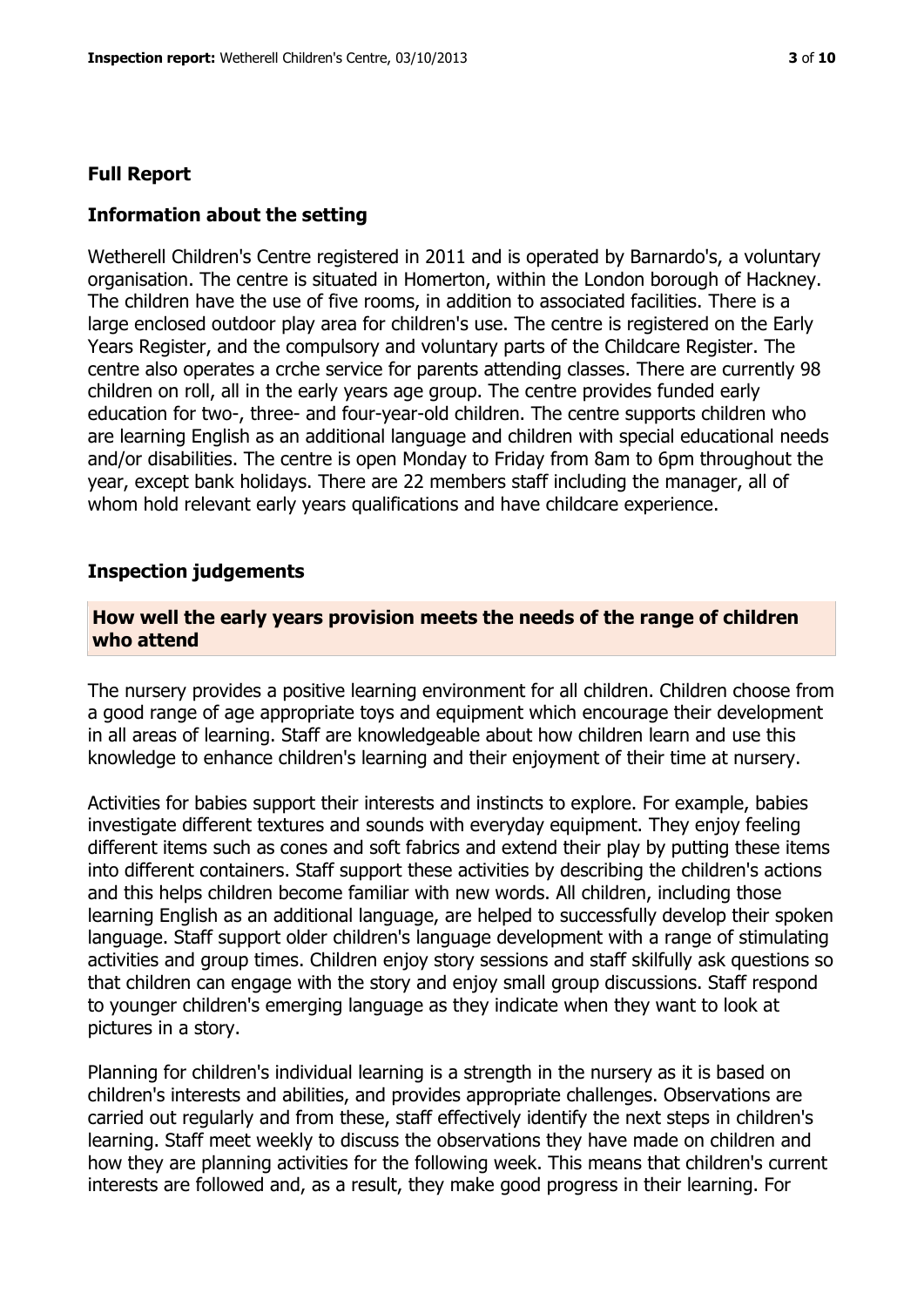example, staff note that children enjoy making cakes in the role play area when they proudly tell their friends what they have been doing. Staff then plan cooking activities for the next week and children delight in taking their real cakes home with them. Staff enable parents to contribute to children's learning in a number of ways. They provide staff with information about family holidays and celebrations so that staff can use this information in their planning. Staff plan various activities around these events, for example, children enjoy using construction toys to build a lighthouse after they have seen one on holiday. These valuable contributions from parents and the skilful ways staff use the information mean that children have continuity in their care.

Staff value children's comments and actively engage in conversations with children. They take time to talk and explain things to children and use daily events in the immediate outside area to develop children's knowledge. For example, staff explain to children about how the trees in the park are being cut and how furniture is sometimes made from wood. Staff talk to each other about children's needs and achievements, demonstrating a desire to provide a nurturing environment for all children. This caring attitude is evident in all rooms, and meets children's emotional and well-being needs well.

Staff effectively monitor the progress of all children in the nursery. They provide regular written progress reports and arrange meetings to discuss children's progress at the age of two with their parents. Health visitors also attend these meetings and this means that parents can use these opportunities to raise any concerns they may have. This effective partnership working means that health visitors can also observe children's progress and suggest different activities for parents to share with their children.

# **The contribution of the early years provision to the well-being of children**

Children have formed close bonds with the key person who is responsible for monitoring their development. They show their pleasure at seeing these key members of staff as they greet them with a cuddle. Children of all ages happily sit with staff as they enjoy song and story times. Caring staff fully support children as they make the move from one room into another. They take time to introduce children gradually and make sure that children's favourite toys are available for them to play with. Staff from different rooms work together to allow children time to become familiar with new people and surroundings. Staff manage children's behaviour in an age appropriate way, explaining to children in a sensitive way why some behaviour is unacceptable, for example.

Staff teach children about healthy lifestyles at the nursery. They enable children to spend large parts of the day in the outside area and this access to daily fresh air supports their healthy development. Children are provided with a good range of equipment to develop their physical skills and staff gently remind them about safety rules when playing on the slide. Staff provide healthy meals and snacks for children and use snack times to encourage children's independence skills appropriate to their ages and stages of development. Older children are taught to wash their hands independently and younger children are helped by staff to clean their hands with individual flannels to prevent cross infection. Children are learning how to pour their own drinks and make choices in the food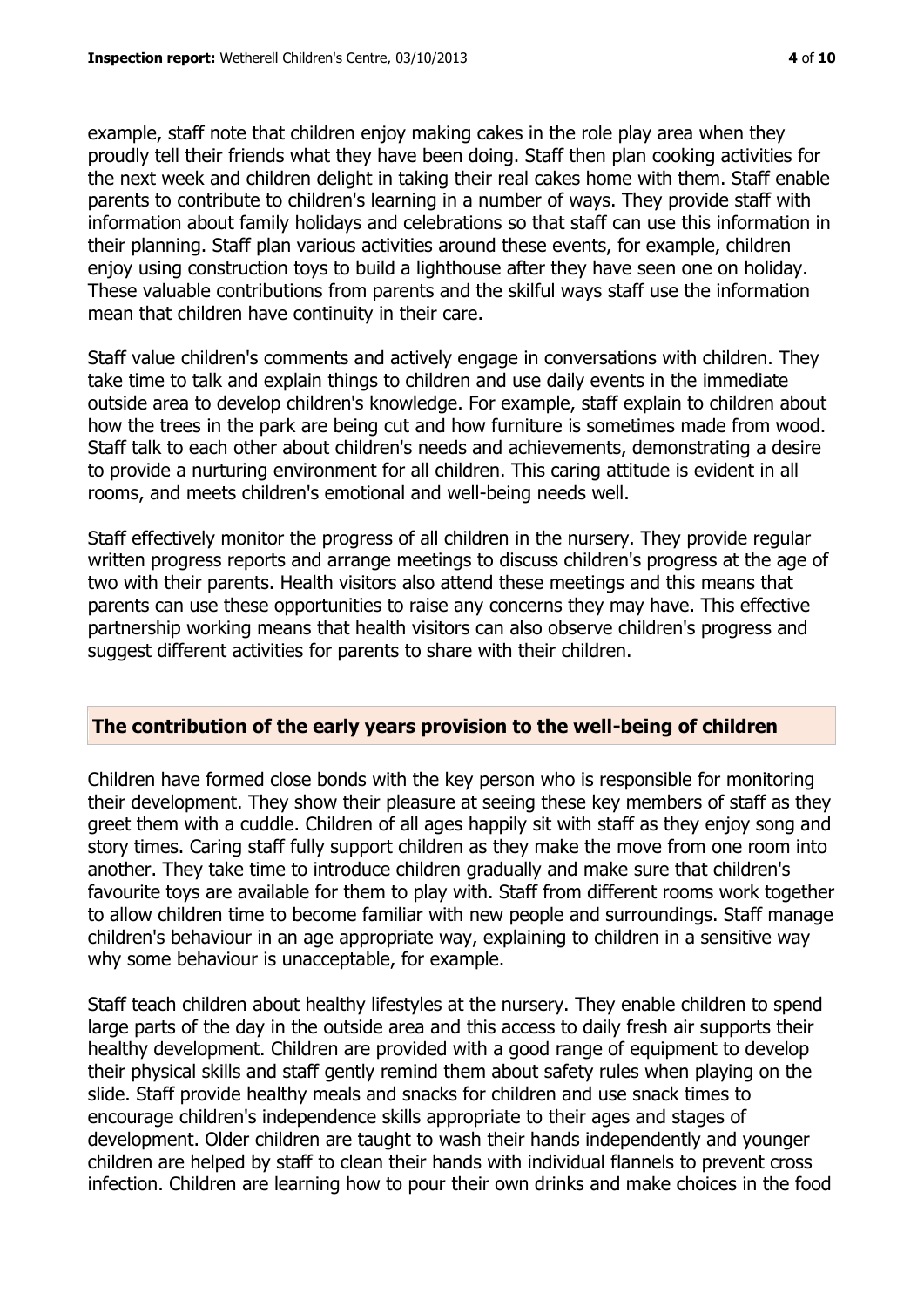and drink they prefer. All these practices help children develop skills for the future.

Children can choose from a selection of activities in the outside area. They explore textures with sand and enjoy quiet time as they sit and look at books in the play house. However, while younger children play with interactive toys outside, there are missed opportunities for older children to develop their knowledge of technology and how equipment works.

Staff supports children's move to school well and the manager is planning to build stronger partnerships with all local schools. Children are prepared for school with activities to develop their pencil control and awareness of letters and sounds. Children who attend school for half days tell their friends all about it and this helps younger children prepare for the move.

### **The effectiveness of the leadership and management of the early years provision**

Managers have a good understanding of their responsibility to meet the requirements of the Statutory Framework for the Early Years Foundation Stage. They provide a range of stimulating activities for children of all ages and monitor their provision in a range of ways to make continuous improvements. For example, role play themes were recently varied to provide interesting opportunities for all children, with an emphasis on encouraging boys to take part. The manager has a development plan and this is effective with realistic goals and targets. She has a number of improvement projects planned including the development of the outside areas with the help of community groups.

Staff make children's safety a high priority at the nursery. They are vigilant in their care of children and make daily checks on the outside areas and in the rooms to make sure that the environment is safe. Suitability checks are completed on all staff and this means that only those who are cleared to work with children do so. Procedures are robust in making sure that only persons authorised to be in the nursery are admitted.. All visitors are greeted individually and are only allowed in after being vetted by staff. Staff talk confidently about safeguarding and describe the procedures to follow if they have concerns about a child in their care. Regular training and updates in staff meetings mean that staff have the knowledge they need to safeguard children.

Regular supervision meetings are carried out with all staff. These meetings give staff opportunities to identify any training needs and staff and managers set targets for the coming year which are monitored well. Managers use these meetings to review children's individual progress and how the setting is performing in giving children opportunities to learn in all areas. These additional methods of self evaluation demonstrate a further commitment to continuous improvement and are successful in identifying priorities for further development. In addition, managers are clear of their responsibilities to ensure the staff are competent to carry out their roles and take swift action to address issues as and when they arise.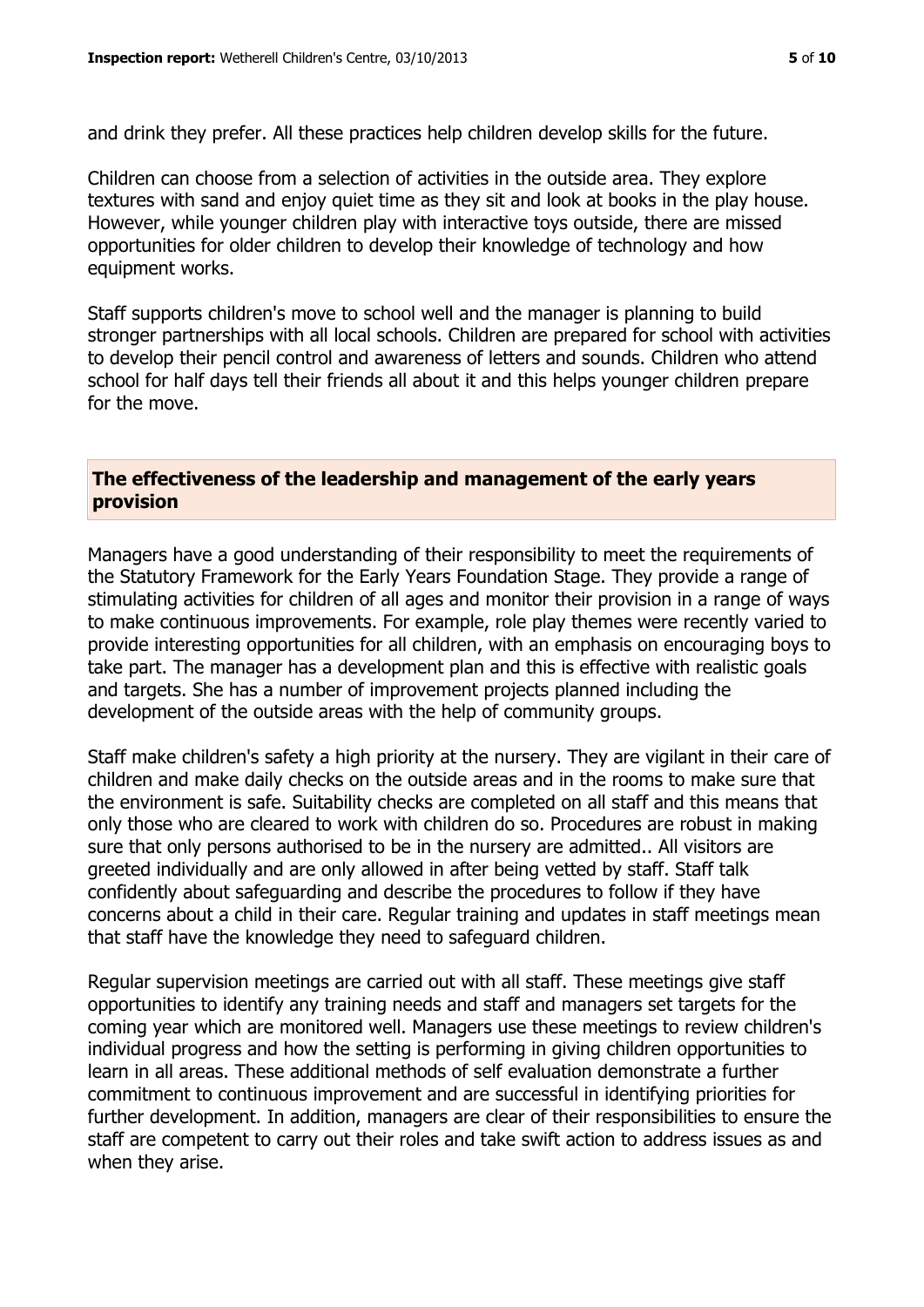The managers promote good links with other agencies to support children with special educational needs and/or disabilities. The nursery's special educational needs coordinator liaises with paediatricians and speech therapists when necessary to support children's development. Partnerships with parents are strong. As well as contributing to their children's learning with observations and photographs, parents are always keen to join in with local trips and charity events. This means that there is a friendly atmosphere and children benefit from the positive aspects of this shared care.

### **The Childcare Register**

| The requirements for the compulsory part of the Childcare Register are | Met |
|------------------------------------------------------------------------|-----|
| The requirements for the voluntary part of the Childcare Register are  | Met |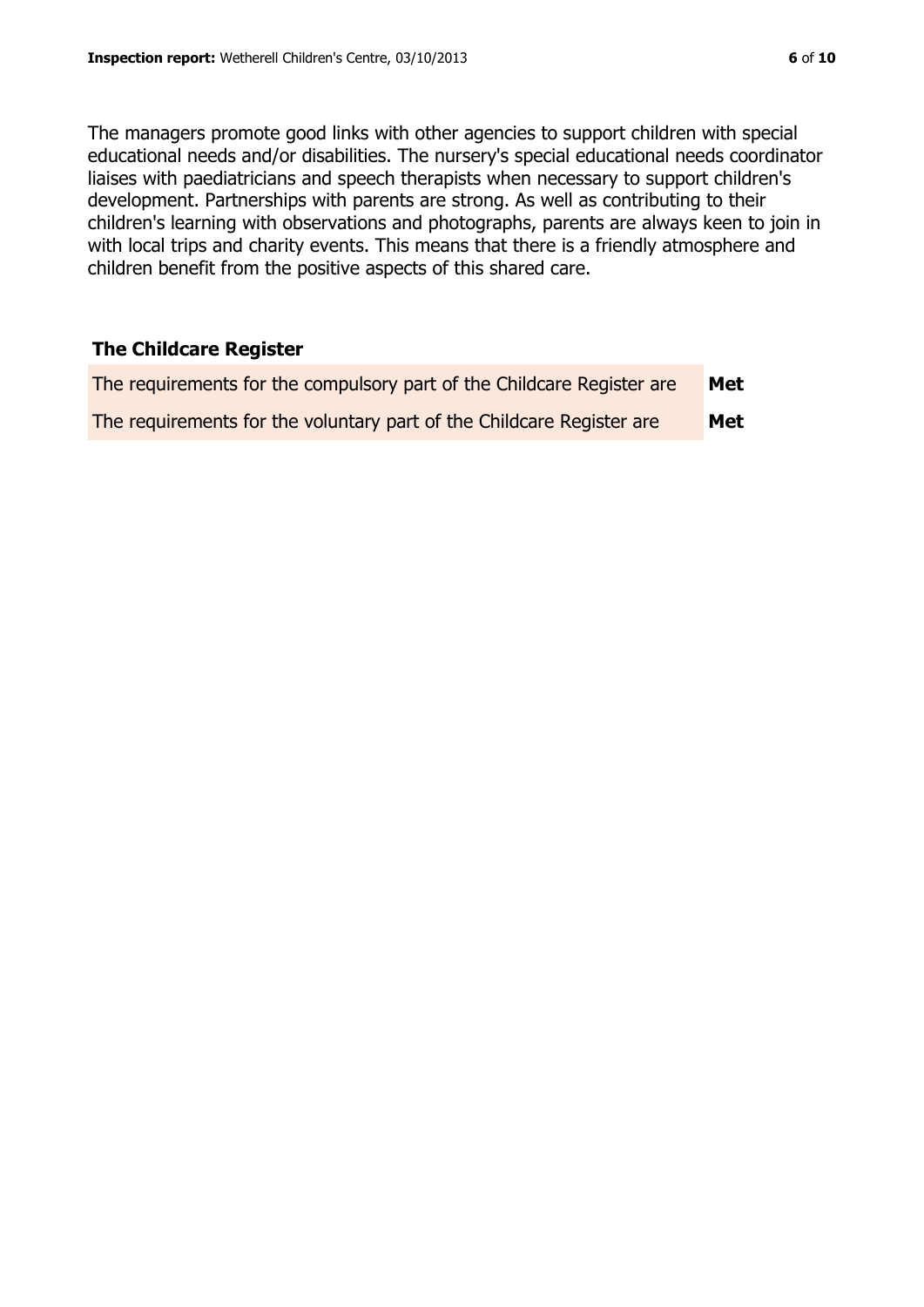# **What inspection judgements mean**

# **Registered early years provision**

| <b>Grade</b> | <b>Judgement</b> | <b>Description</b>                                                                                                                                                                                                                                                                                                                                                                 |
|--------------|------------------|------------------------------------------------------------------------------------------------------------------------------------------------------------------------------------------------------------------------------------------------------------------------------------------------------------------------------------------------------------------------------------|
| Grade 1      | Outstanding      | Outstanding provision is highly effective in meeting the needs<br>of all children exceptionally well. This ensures that children are<br>very well prepared for the next stage of their learning.                                                                                                                                                                                   |
| Grade 2      | Good             | Good provision is effective in delivering provision that meets<br>the needs of all children well. This ensures children are ready<br>for the next stage of their learning.                                                                                                                                                                                                         |
| Grade 3      | Satisfactory     | Satisfactory provision is performing less well than expectations<br>in one or more of the key areas. It requires improvement in<br>order to be good.                                                                                                                                                                                                                               |
| Grade 4      | Inadequate       | Provision that is inadequate requires significant improvement<br>and/or enforcement action. The provision is failing to give<br>children an acceptable standard of early years education and/or<br>is not meeting the safeguarding and welfare requirements of<br>the Early Years Foundation Stage. It will be inspected again<br>within 12 months of the date of this inspection. |
| Met          |                  | The provision has no children on roll. The inspection judgement<br>is that the provider continues to meet the requirements for<br>registration.                                                                                                                                                                                                                                    |
| Not met      |                  | The provision has no children on roll. The inspection judgement<br>is that the provider does not meet the requirements for<br>registration.                                                                                                                                                                                                                                        |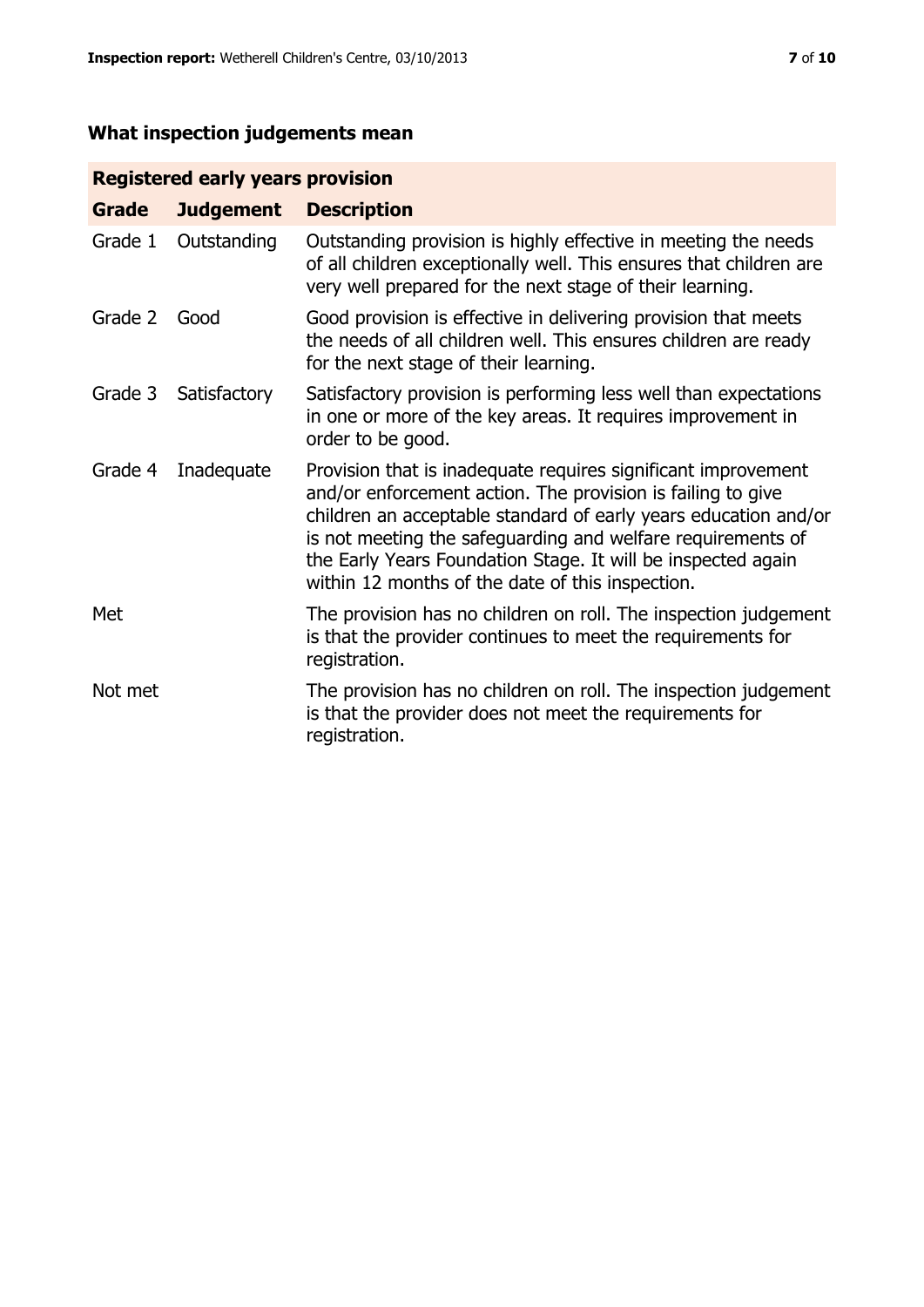### **Inspection**

This inspection was carried out by Ofsted under sections 49 and 50 of the Childcare Act 2006 on the quality and standards of provision that is registered on the Early Years Register. The registered person must ensure that this provision complies with the statutory framework for children's learning, development and care, known as the Early Years Foundation Stage.

# **Setting details**

| Unique reference number            | EY428907                 |
|------------------------------------|--------------------------|
| <b>Local authority</b>             | Hackney                  |
| <b>Inspection number</b>           | 937748                   |
| <b>Type of provision</b>           | Full-time provision      |
| <b>Registration category</b>       | Childcare - Non-Domestic |
| <b>Age range of children</b>       | $0 - 5$                  |
| <b>Total number of places</b>      | 70                       |
| Number of children on roll         | 97                       |
| <b>Name of provider</b>            | Barnardo's               |
| <b>Date of previous inspection</b> | 20/01/2012               |
| <b>Telephone number</b>            | 02085257090              |

Any complaints about the inspection or the report should be made following the procedures set out in the guidance *'Complaints procedure: raising concerns and making complaints* about Ofsted', which is available from Ofsted's website: www.ofsted.gov.uk. If you would like Ofsted to send you a copy of the guidance, please telephone 0300 123 4234, or email enquiries@ofsted.gov.uk.

# **Type of provision**

For the purposes of this inspection the following definitions apply:

Full-time provision is that which operates for more than three hours. These are usually known as nurseries, nursery schools and pre-schools and must deliver the Early Years Foundation Stage. They are registered on the Early Years Register and pay the higher fee for registration.

Sessional provision operates for more than two hours but does not exceed three hours in any one day. These are usually known as pre-schools, kindergartens or nursery schools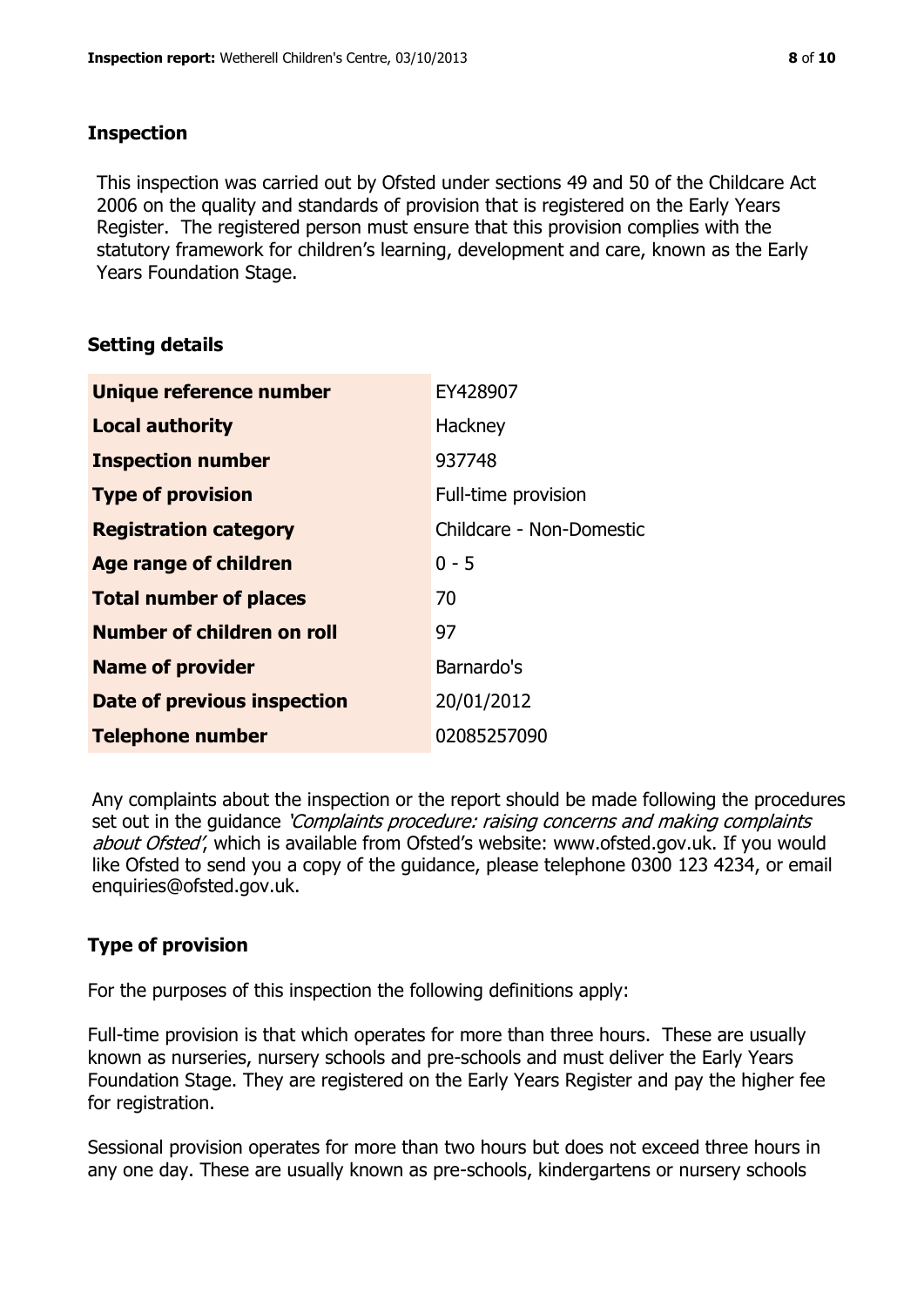and must deliver the Early Years Foundation Stage. They are registered on the Early Years Register and pay the lower fee for registration.

Childminders care for one or more children where individual children attend for a period of more than two hours in any one day. They operate from domestic premises, which are usually the childminder's own home. They are registered on the Early Years Register and must deliver the Early Years Foundation Stage.

Out of school provision may be sessional or full-time provision and is delivered before or after school and/or in the summer holidays. They are registered on the Early Years Register and must deliver the Early Years Foundation Stage. Where children receive their Early Years Foundation Stage in school these providers do not have to deliver the learning and development requirements in full but should complement the experiences children receive in school.